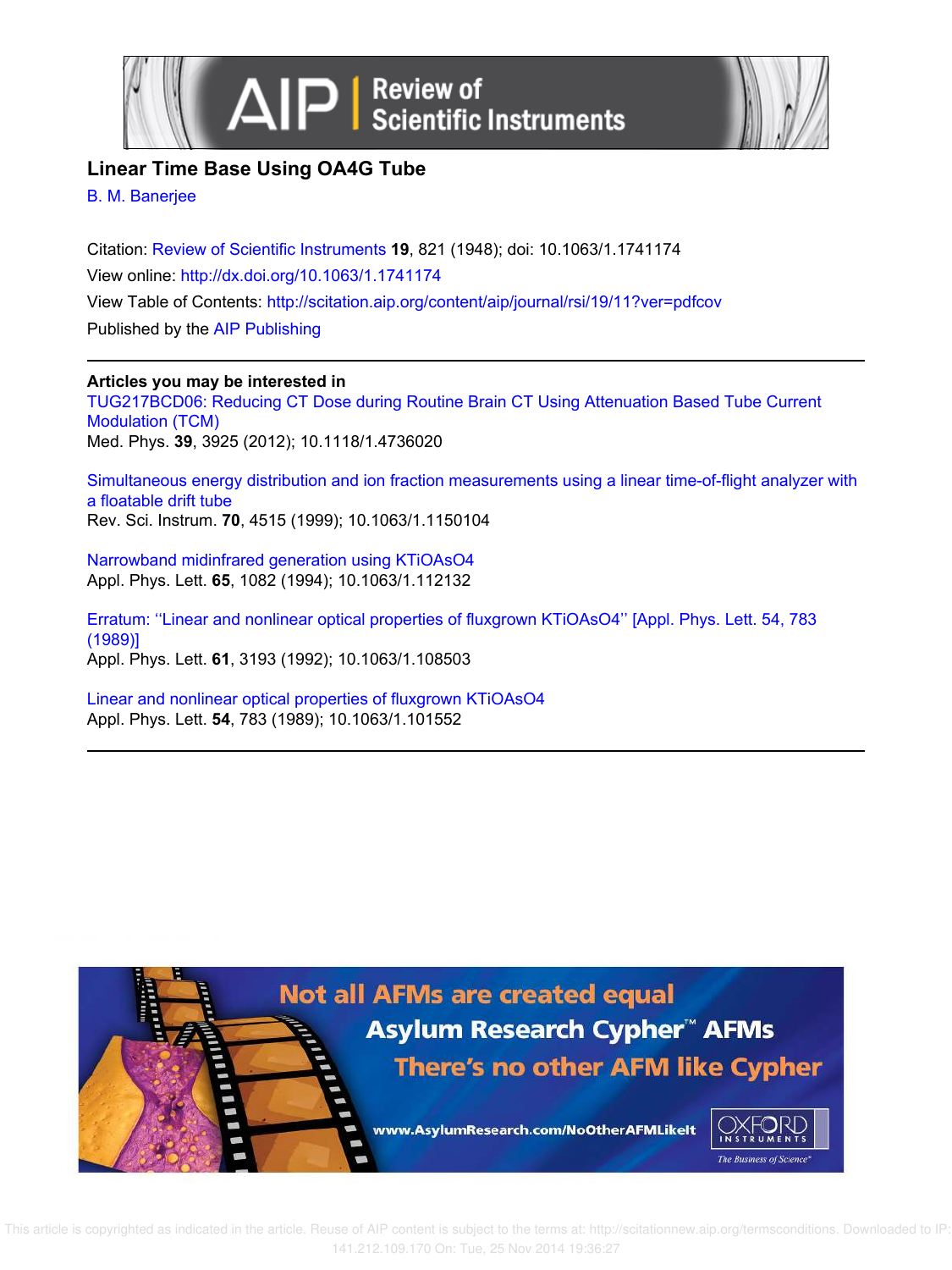

continuous spectrum is crossed by interference fringes and the number of these, between the yellow line  $(577 \text{m}\mu)$  and the blue line  $(436m\mu)$  of mercury is counted. This comparison mercury spectrum is obtained from an ordinary white fluorescent light. Figure 1 is a photograph taken through the direct vision spectroscope showing the interference fringes of 1.56 mg/cm' mica together with the comparison spectrum. Figure 2 is a plot of the number of interference fringes *versus* the weight of the mica in mg/cm'. The curve is calculated from the formula

$$
W = \left[\frac{\rho \lambda_1 \lambda_2 10^{-4}}{2\mu \cos(\lambda_1 - \lambda_2)}\right] n \frac{\text{mg}}{\text{cm}^2} = 0.163 n \frac{\text{mg}}{\text{cm}^2},
$$

where *W* is the weight in mg/cm<sup>2</sup>,  $\rho$  is the measured density of mica-2.85 grams/cm<sup>3</sup>,  $\mu$  is the index of refraction-1.58, r is the angle of incidence,  $\lambda_1$  and  $\lambda_2$  are 577 and 436 millimicrons, respectively, and *n* is the number of fringes. The experimental points were obtained by weighing the mica, measuring the area, and computing the weight in mg/cm'.

This is the only method we know by which one can measure the thickness of windows on tubes already assembled. It is quick, easy, and accurate enough to serve the needs for Geiger tube work.

<sup>1</sup>R. W. Wood, *Physical Optics,* 3rd ed .. p. 192.

### **A Simple Recording System for Small Currents\***

G. W. MONK\*\*

*Carbide and Carbon Chemicals Corporation. Oak Ridge, Tennessee*  September 1, 1948

M OST commercially available recorders do not lend themselves readily to the recording of small ion currents of the order of 10-13 ampere because of their low input impedance. Several circuits have been given in the literature which combine high impedance d.c. amplifiers, or vibrating reed electrometers, with such low impedance recorders, but the circuit described here is much simpler and perfectly reliable for recording small currents where a slight zero drift in a few hours is not important. It is especially suitable for recording receiver current in mass spectrometers, and it has been used successfully with a 9-cm trochoidal mass spectrometer and with a Nier-type mass spectrometer.

A Brown "Electronik" strip recording potentiometer, giving full-scale reading for 10-mv input, will work successfully from an impedance of 10,000 ohms if the damping condenser and resistor are removed. In recent models it is also necessary to remove a O.l-megohm resistor between ground and grid of the first amplifier tube. The circuit shown in Fig. 1 has been used with recorders having both 2.5 and 5 inches per second pen travel rates. The voltage gain of the circuit is about 0.25, so that the recorder deflects full scale (10 mv) when a current of  $4 \times 10^{-12}$  ampere flows through the 10<sup>10</sup>-ohm input resistor. The zero drift is entirely negligible for a period of an hour or more if the temperature remains fairly constant. Measurements have shown the output to be proportional to the input throughout the scale, and it should be linear over a much wider range. The VX4l electrometer tube should, of course, be shielded and placed as close as possible to the current source to decrease the input capacitance. The speed of response in most applications has been limited by the writing speed of the recorder.



FIG. 1. Circuit diagram of the recorder for use with the Brown Instrument Company's "Electronik" recorder.

The balancing voltage from the slide wire of the "Electronik" recorder can be put back into the grid circuit to provide a true null-type recorder, but oscillations may be objectionable if the time constant of the collector system and resistor is large, unless satisfactory antihunt devices can be used. Such a null system has been used successfully where the collector capacity was low, and it improved the linearity but not the zero drift or speed of response.

\* This document is based on work performed during 1947 under<br>Contract W-7405-Eng-26 for the Atomic Energy Commission by Car-<br>bide and Carbon Chemicals Corporation, at Oak Ridge, Tennessee, and<br>approved for release August

### **Linear Time Base Using OA4G Tube**

B. M. BANERJEE

*Institute of Nuclear Physics, University College of Science, Calcutta, India*  August 2, 1948

 $\mathbf T$ HIS note describes a linear time base which utilizes an OA4G cold cathode control tube in place of the